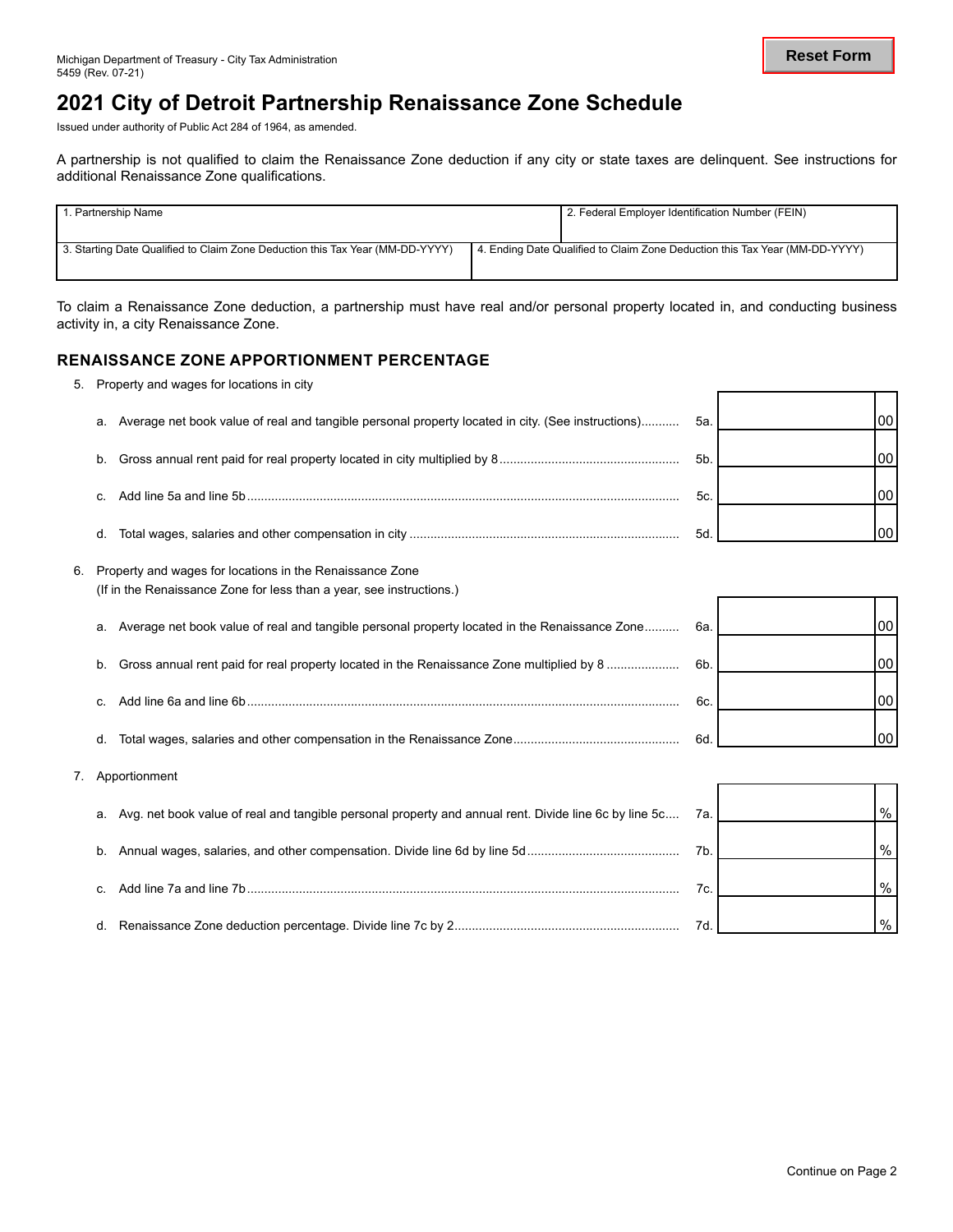5459, Page 2 Partnership FEIN

#### **RENAISSANCE ZONE DEDUCTION FOR BUSINESS INCOME**

| 8.    | <b>COLUMN1</b>                                                                                                                     | <b>COLUMN 2</b>                                                                    | <b>COLUMN 3</b>                                                                        | <b>COLUMN 4</b>                                                                                                                              |
|-------|------------------------------------------------------------------------------------------------------------------------------------|------------------------------------------------------------------------------------|----------------------------------------------------------------------------------------|----------------------------------------------------------------------------------------------------------------------------------------------|
|       | ALLOCATED INCOME<br>FROM FORM 5458.<br>SCHEDULE E, COLUMN 3                                                                        | NET OPERATING LOSS<br>DEDUCTION CLAIMED ON<br>PARTNER'S FORM 5118, 5119<br>OR 5120 | <b>RETIREMENT PLAN</b><br>DEDUCTION CLAIMED ON<br>PARTNER'S FORM 5118, 5119<br>OR 5120 | <b>BASIS FOR COMPUTING</b><br><b>RENAISSANCE ZONE</b><br><b>DEDUCTION FOR BUSINESS</b><br>INCOME (Subtract columns 2<br>and 3 from Column 1) |
| (a)   | 00                                                                                                                                 | 00 <sub>0</sub>                                                                    | 00                                                                                     | 00                                                                                                                                           |
| (b)   | 00                                                                                                                                 | 00                                                                                 | 00                                                                                     | 00                                                                                                                                           |
| (c)   | 00                                                                                                                                 | 00                                                                                 | 00                                                                                     | 00                                                                                                                                           |
| (d)   | 00                                                                                                                                 | 00 <sup>1</sup>                                                                    | 00                                                                                     | 00                                                                                                                                           |
| (e)   | 00                                                                                                                                 | 00 <sub>0</sub>                                                                    | 00                                                                                     | 00                                                                                                                                           |
| Total | 00                                                                                                                                 | 00 <sub>0</sub>                                                                    | 00 <sub>0</sub>                                                                        | 00                                                                                                                                           |
| 8.    | <b>COLUMN 5</b><br>RENAISSANCE ZONE<br>DEDUCTION FOR BUSINESS<br><b>INCOME</b> (Multiply Column 4<br>by the percentage on line 7d) |                                                                                    |                                                                                        |                                                                                                                                              |
| (a)   | 00                                                                                                                                 |                                                                                    |                                                                                        |                                                                                                                                              |
| (b)   | 00                                                                                                                                 |                                                                                    |                                                                                        |                                                                                                                                              |
| (c)   | 00                                                                                                                                 |                                                                                    |                                                                                        |                                                                                                                                              |
| (d)   | 00                                                                                                                                 |                                                                                    |                                                                                        |                                                                                                                                              |
| (e)   | 00                                                                                                                                 |                                                                                    |                                                                                        |                                                                                                                                              |
| Total | 00                                                                                                                                 |                                                                                    |                                                                                        |                                                                                                                                              |

#### **RENAISSANCE ZONE DEDUCTION FOR NON-BUSINESS INCOME**

| 9.    | <b>COLUMN1</b>                                                      |                                                                                                            |    | <b>COLUMN 2</b>                                                     |    | <b>COLUMN 3</b>                                                                                             |    |
|-------|---------------------------------------------------------------------|------------------------------------------------------------------------------------------------------------|----|---------------------------------------------------------------------|----|-------------------------------------------------------------------------------------------------------------|----|
|       |                                                                     | IF PARTNER WAS A RESIDENT DOMICILED IN A RENAISSANCE<br>ZONE ENTER BEGINNING AND ENDING DATES FOR TAX YEAR |    | <b>INTEREST AND</b><br><b>DIVIDENDS</b>                             |    | <b>SALE OR EXCHANGE</b><br>OF PROPERTY                                                                      |    |
|       | Beginning (MM-DD-YYYY)                                              | Ending (MM-DD-YYYY)                                                                                        |    | (See Instructions)                                                  |    | (See Instructions)                                                                                          |    |
| (a)   |                                                                     |                                                                                                            |    |                                                                     | 00 |                                                                                                             | 00 |
| (b)   |                                                                     |                                                                                                            |    |                                                                     | 00 |                                                                                                             | 00 |
| (c)   |                                                                     |                                                                                                            |    |                                                                     | 00 |                                                                                                             | 00 |
| (d)   |                                                                     |                                                                                                            |    |                                                                     | 00 |                                                                                                             | 00 |
| (e)   |                                                                     |                                                                                                            |    |                                                                     | 00 |                                                                                                             | 00 |
| Total |                                                                     |                                                                                                            |    |                                                                     | 00 |                                                                                                             | 00 |
| 9.    | <b>COLUMN 4</b><br><b>RENTS AND ROYALTIES</b><br>(See Instructions) | <b>COLUMN 5</b><br><b>INCOME FROM OTHER</b><br>PARTNERSHIPS, ETC.<br>(See Instructions)                    |    | <b>COLUMN 6</b><br><b>GUARANTEED PAYMENTS</b><br><b>TO PARTNERS</b> |    | <b>COLUMN7</b><br><b>RENAISSANCE ZONE</b><br><b>DEDUCTION BEFORE PHASE</b><br>OUT (Add columns 2 through 6) |    |
| (a)   | 00                                                                  |                                                                                                            | 00 |                                                                     | 00 |                                                                                                             | 00 |
| (b)   | 00 <sub>0</sub>                                                     |                                                                                                            | 00 |                                                                     | 00 |                                                                                                             | 00 |
| (c)   | 00 <sub>0</sub>                                                     |                                                                                                            | 00 |                                                                     | 00 |                                                                                                             | 00 |
| (d)   | 00                                                                  |                                                                                                            | 00 |                                                                     | 00 |                                                                                                             | 00 |
| (e)   | 00                                                                  |                                                                                                            | 00 |                                                                     | 00 |                                                                                                             | 00 |
| Total | 00                                                                  |                                                                                                            | 00 |                                                                     | 00 |                                                                                                             | 00 |

#### **TOTAL RENAISSANCE ZONE DEDUCTION**

| 10.   | <b>COLUMN1</b><br>ADD LINE 8, COLUMN 5,<br>AND LINE 9, COLUMN 7 | <b>COLUMN 2</b><br>ALLOWABLE DEDUCTION<br>PERCENTAGE (SEE TABLE IN<br>INSTRUCTIONS) | <b>COLUMN3</b><br>MULTIPLY LINE 10, COLUMN 1,<br>BY PERCENTAGE ON LINE 10.<br>COLUMN 2 |                                          |
|-------|-----------------------------------------------------------------|-------------------------------------------------------------------------------------|----------------------------------------------------------------------------------------|------------------------------------------|
| (a)   | 00                                                              | $\%$                                                                                | 00                                                                                     | <b>NOTE: CARRY EACH AMOUNT</b>           |
| (b)   | 00                                                              | $\%$                                                                                | 00                                                                                     | ON LINE 10, COLUMN 3, TO                 |
| (c)   | 00                                                              | %                                                                                   | 00 <sub>1</sub>                                                                        | THE APPROPRIATE PARTNER                  |
| (d)   | 00                                                              | $\%$                                                                                | 00                                                                                     | LINE ON FORM 5458, LINE 11A,<br>COLUMN 2 |
| (e)   | 00                                                              | %                                                                                   | 00 <sub>0</sub>                                                                        |                                          |
| Total | 00                                                              |                                                                                     | 00                                                                                     |                                          |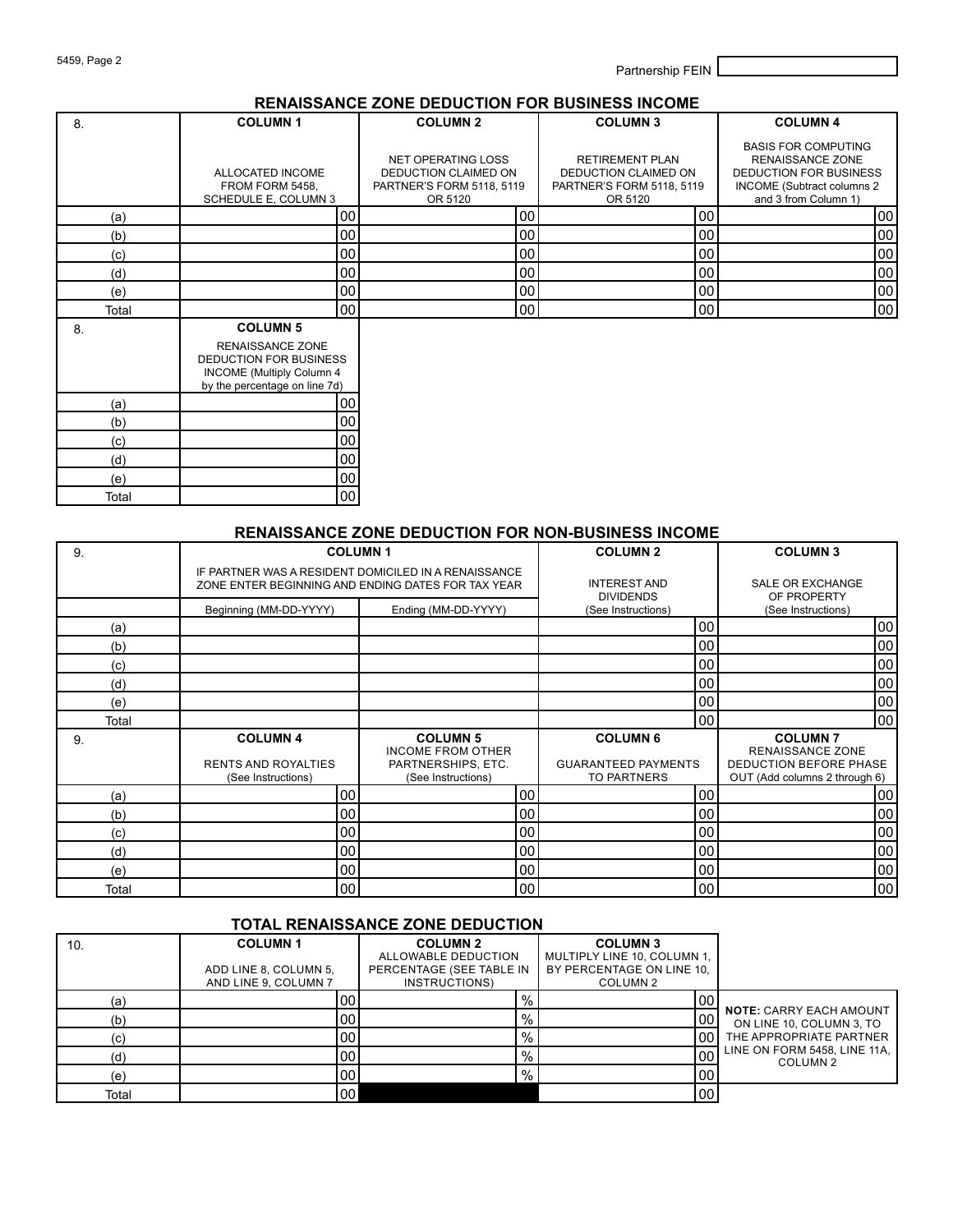# **Instructions for Form 5459 City of Detroit Partnership Renaissance Zone Schedule**

### **General Information Deductible Income**

Certain geographic areas within Detroit are designed as Renaissance Zones. This designation grants tax relief to qualified partnership located and conducting business activity within a Detroit Renaissance Zone. In conjunction with the designation of these zones, the Detroit Income Tax Ordinance was amended effective January 1, 1997, to include a Renaissance Zone deduction.

#### **Claiming the Renaissance Zone Deduction**

A partnership that is located and conducting business activity in a Detroit Renaissance Zone that files a Statement of Eligibility with the City of Detroit, and obtains approval for tax relief, is qualified to claim the deduction. If the partnership elects to pay the tax for the partners, the deduction is claimed on the *City of Detroit Income Tax Partnership Return* (Form 5458). Otherwise, the deduction is passed through to the partners who claim the deduction on their City of Detroit individual income tax return.

#### **Deduction Disqualifiers**

A partnership is not eligible to claim a Renaissance Zone deduction if the partnership:

• Is delinquent in filing or paying any of the following state or local taxes: Michigan single business tax, Michigan income tax, city income tax, Act 198 industrial abatement tax, commercial abatement tax, enterprise zone tax, city utility tax or general property taxes on real or personal property.

• Owns residential rental property and did not file an affidavit with the Detroit City Treasurer's Office by December 31 of the prior tax year attesting that the property is in substantial compliance with all applicable state and local zoning, building and housing laws or codes.

• Is located within Detroit outside of a Renaissance zone and moves to a location within a renaissance zone in Detroit without approval of the City.

• Relocates more than 25 full-time equivalent jobs from one or more non- Renaissance zone local governmental units (city, village or township) and any of the local government units from which a job was relocated adopts a resolution objecting to the relocation within 60 days of being notified of the job relocation by the business.

#### **Qualification Date**

A partnership becomes a qualified taxpayer on the first day after December 31, 1996, that the partnership is located and conducting business activity in a Detroit Renaissance Zone. The qualification continues until the partnership ceases to be located and conducting business activity in a Detroit Renaissance Zone or until expiration of the Renaissance Zone designation.

A partnership may deduct that portion of its net income from business activity within a Detroit Renaissance Zone. Business activity consists of two components:

- Adjusted ordinary business income; and
- Income not included in adjusted ordinary business income (apportioned income).

Business income from activity conducted within a Detroit Renaissance Zone is determined via a two-factor Renaissance Zone allocation formula. Income not included in adjusted ordinary business income (apportioned income) is apportioned based upon situs of the income, the type of partner and/or domicile of the individual resident or nonresident partner. Income used to calculate any other deduction allowed by the income tax ordinance and income derived from illegal activity shall not be used to calculate this deduction.

#### **Line-by-Line Instructions**

*Lines not listed are explained on the form.* 

Complete the *City of Detroit Income Tax Partnership Return*  (Form 5458) through Schedule E before completing Form 5459.

**Line 1:** Enter the partnership's name as shown on the *City of Detroit Income Tax Partnership Return* (Form 5458).

**Line 2:** Enter the partnership's Federal Employer Identification Number as shown on Form 5458.

**Line 3:** Enter the beginning date the partnership was qualified to claim the Detroit Renaissance Zone Deduction for the tax year.

**Line 4:** Enter the ending date the partnership was qualified to claim the Detroit Renaissance Zone Deduction for the tax year.

#### **RENAISSANCE ZONE APPORTIONMENT PERCENTAGE**

The Renaissance Zone apportionment percentage is used by partnerships located and doing business in Detroit in a Renaissance Zone and outside of the Renaissance Zones. The average net book value of real and tangible personal property may be determined by adding the net book value at the beginning of the year to the net book value at the end of the year and dividing the sum by two.

Line 5a: Enter the average net book value of all real and tangible personal property owned and located in Detroit.

Line 5b: Enter the gross annual rent, multiplied by 8, for all rented real property located in Detroit.

**Line 5d:** Enter compensation paid to employees for work or services performed within Detroit.